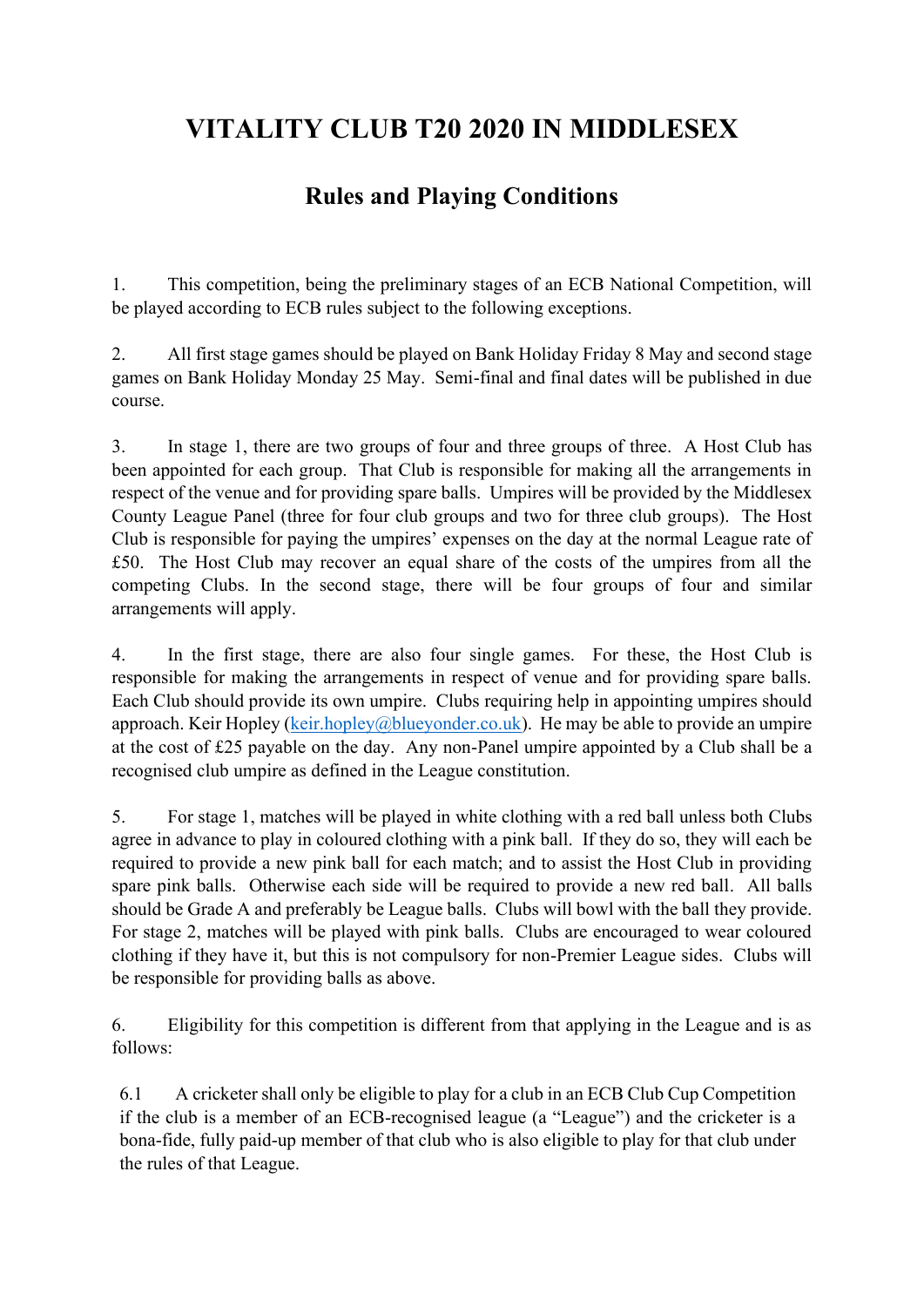6.2 A cricketer shall only be eligible to play in an ECB Club Cup Competition for one club in any one season.

6.3 A cricketer who is registered for an ECB Premier League club shall only be eligible to play for that club in any ECB Club Cup Competition match.

6.4 A club shall be subject to the following rules regarding cricketers who are registered and contracted to a First Class County Club (a "FCC Cricketer") in respect of any given ECB Club Cup Competition match:

6.4.1 It may play any FCC Cricketer who is both under the age of 21 as at 30 September in the calendar year preceding the season in question and has not played for their FCC during the current season in any of the County Championship, One-Day Cup or T20 Blast; and

6.4.2 It may play no more than one other FCC Cricketer provided that the FCC Cricketer in question has played at least two League matches for that club during the current season or has played at least two League matches during the immediate previous season in the event that the ECB Club Cup Competition match in which they intend to play commences prior to the start of the League season.

6.5 Any player who has represented the men's team of any ICC Full Member country in the 12 month period up to and including 31 March of the current season will not be permitted to play in any ECB Club Cup Competition match in the current season.

6.6 A club shall play no more than one Category 3 player (as that term is defined in the relevant ECB guidance) who is registered for that club by their League (an "Overseas Player") per ECB Club Cup Competition match.

6.7 When none of a club's Overseas Players are available to play for that club in an ECB Club Cup Competition match, that club shall not be permitted to register and play a new replacement Overseas Player in that match.

6.8 There shall be no limit on the number of Category 1 qualified cricketers (as defined below) which a club is permitted to play in an ECB Club Cup Competition match, for which purposes:

6.8.1 A cricketer is Category 1 qualified if: (i) they are a British citizen and were born in England or Wales; or (ii) they have been resident in England and Wales for the immediately preceding three consecutive years (each year being the 12 month period from 1 April to 31 March), specifically by having spent a minimum of 210 days in each such year in England and Wales.

6.8.2 For the 2019 season only, any cricketer who would have previously been registered as a Category 3e player (under the old ECB Rule 3.6.7.2 which applied for the 2018 season) but does not meet the "three consecutive years" residency requirement under Rule 3.6.8.1(ii) above, will also be permitted to play as a Category 1 player in ECB Club Cup Competition matches.

6.9 Any Category 1 player who subsequently plays in any overseas cricket league as a 'home', 'local' or 'non-overseas' player in that overseas league shall immediately forfeit their Category 1 status and become a Category 3 player.

6.10 The relevant League and/or the ECB may, for the purposes of establishing compliance with this Rule 3.6, ask clubs to produce evidence of their players' eligibility for the purposes of the enforcement of this Rule 3.6, including (but not limited to) through the production of players' passports, bank statements and utility bills.